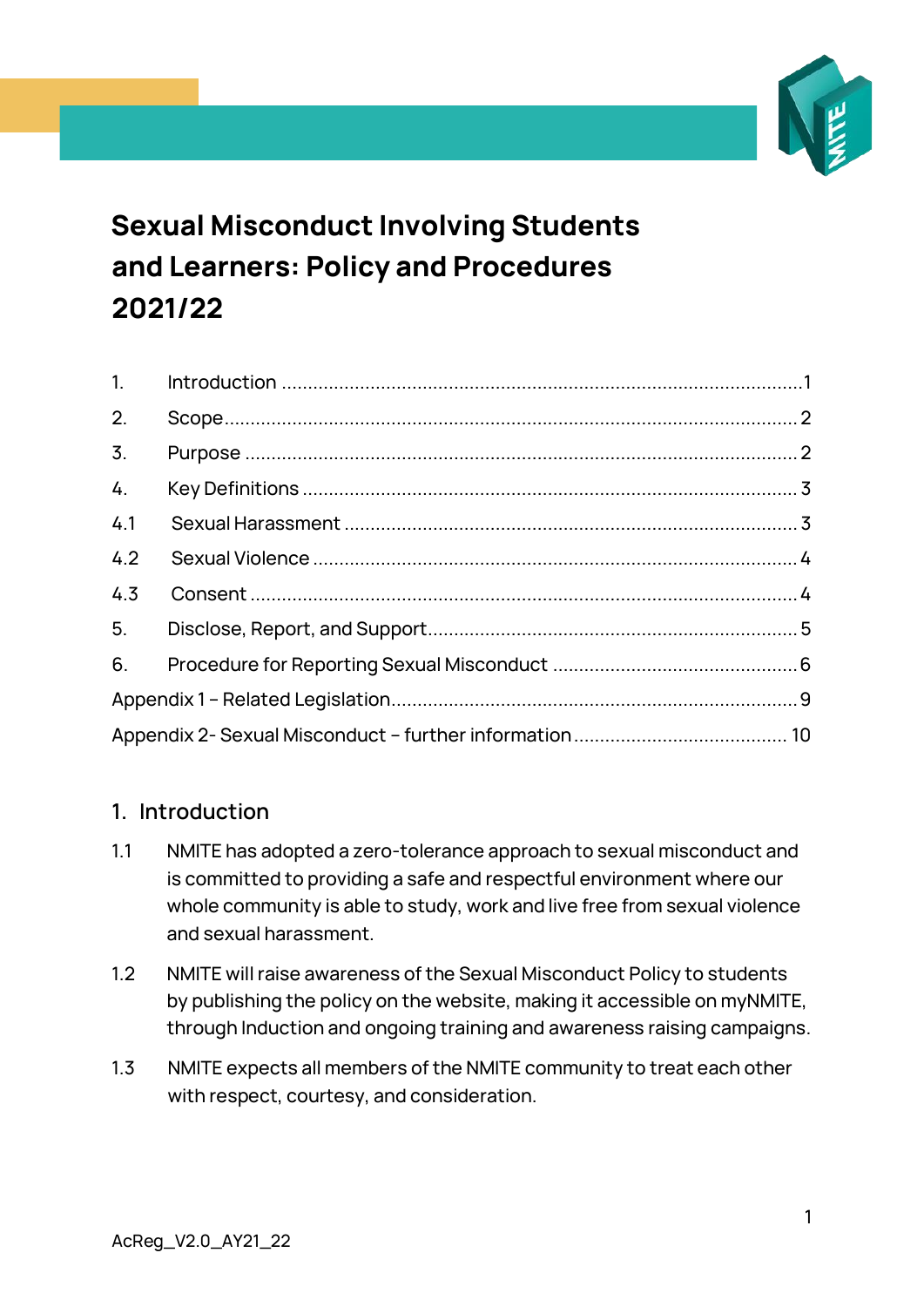

- 1.4 All reports of sexual misconduct will be listened to and acted on. Behaviours that constitute sexual misconduct will be investigated within the time limits set out in the Student Disciplinary Policy & Procedure.
- 1.5 NMITE will regularly review this policy, engaging with students and staff, and learning from our experiences and sector guidance to ensure it remains relevant and effective.

## <span id="page-1-0"></span>**2. Scope**

- 2.1 This policy specifically refers to and deals with sexual misconduct experienced by students and learners undertaking an NMITE programme of study or short course. The phrase 'student' is used as an inclusive phrase for any individual study or learning with NMITE.
- 2.2 NMITE recognises that individuals whose social and cultural characteristics intersect across, e.g. gender, disability, LGBT, religion, and different ethnic groups, are potentially more vulnerable to sexual violence and sexual harassment and may require additional support. Further advice and support for students is available through the Student Bullying and Harassment Policy.
- 2.3 A student experiencing sexual violence or sexual harassment has legal rights and NMITE will engage with external investigations by the police and statutory and voluntary agencies as appropriate and necessary.
- 2.4 Appendix 1 provides a summary of legislation that provides protection under this policy.

### <span id="page-1-1"></span>**3. Purpose**

- 3.1 The purpose of this policy and procedure is to provide the framework to communicate NMITE's expectations and processes for dealing with all forms of sexual misconduct, to ensure all students and staff know the kinds of behaviours and actions that constitute sexual misconduct, and to advise all parties what they can do if sexual misconduct arises.
- 3.2 This policy provides support and advice in the event of sexual violence or sexual harassment in all aspects of the NMITE student journey.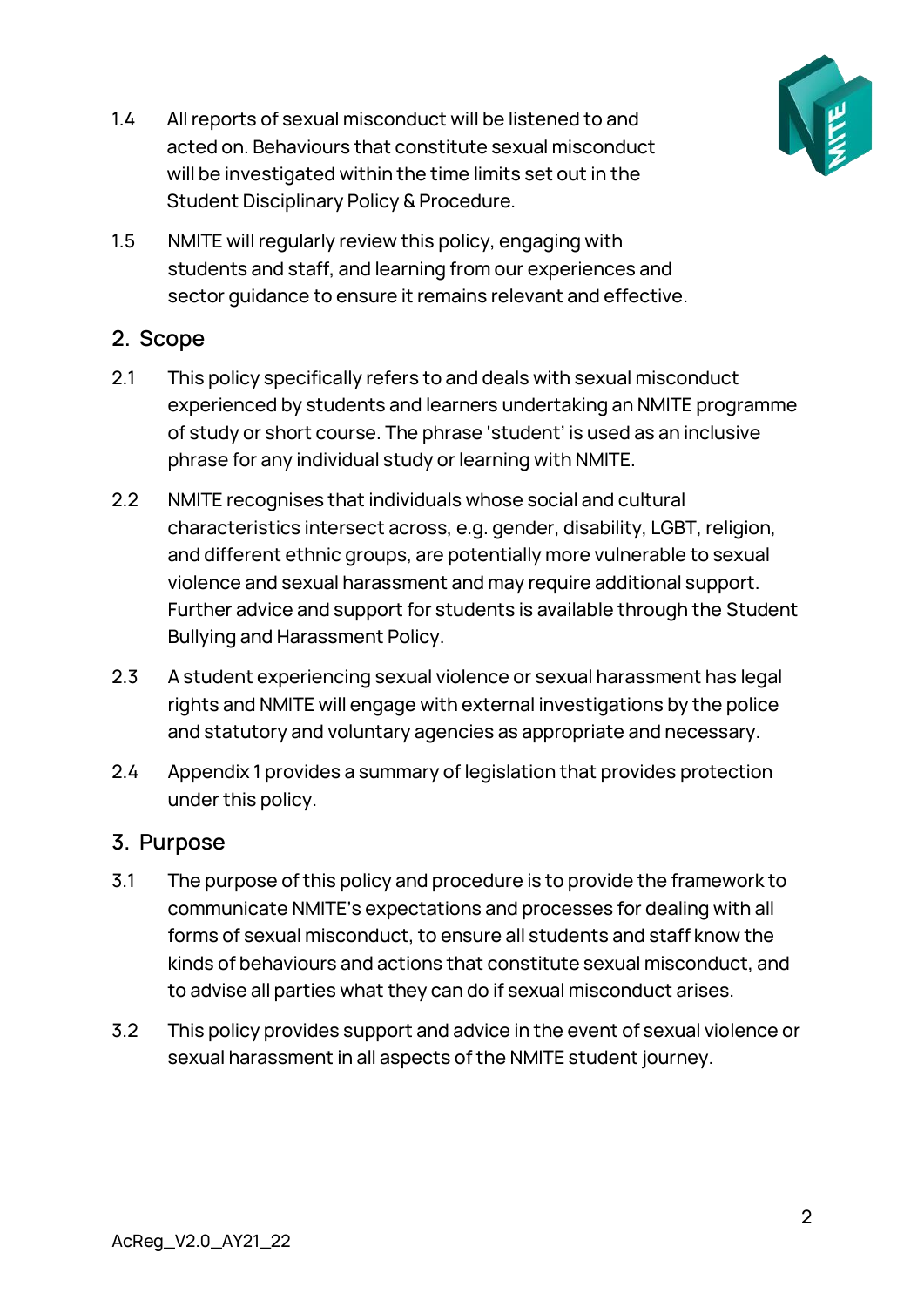## <span id="page-2-0"></span>**4. Key Definitions**



4.1 Sexual Misconduct covers a broad range of inappropriate and unwanted behaviours of a sexual nature which can be physical, emotional, and/or verbal. NMITE believes that no individual should ever have to accept or tolerate sexual harassment or sexual violence, should never be made to feel uncomfortable by another individual, and should never feel that any sexual harassment or sexual violence is their fault.

#### <span id="page-2-1"></span>**4.1.1 Sexual Harassment**

Sexual harassment describes a range of words, behaviours and / or conduct of a sexual nature that are unwanted and uninvited. It is often intended to or has the effect of creating an intimidating, degrading, humiliating or offensive impact. It is often based on a person's gender rather than sexual desire.

Examples of sexual harassment include, but are not limited to:

- i. catcalling
- ii. inappropriate sexual comments
- iii. sexually based insults, jokes, songs, or taunts
- iv. uninvited kisses and/or bodily contact
- v. unwanted touching or groping
- vi. wolf whistling

Sexual harassment does not necessarily occur face-to-face and can be in the form of emails, visual images (such as sexually explicit pictures on walls in a shared environment), social media, telephone, text messages and image-based sexual abuse such as revenge porn and up-skirting.

It may be perpetrated knowingly or unknowingly by anyone, towards anyone, regardless of gender or sexual orientation. The most important consideration is the way that a person feels about the impact behaviours have on them.

A single incident and / or persistent behaviour can both amount to harassment.

For more information see detail in Appendix 2.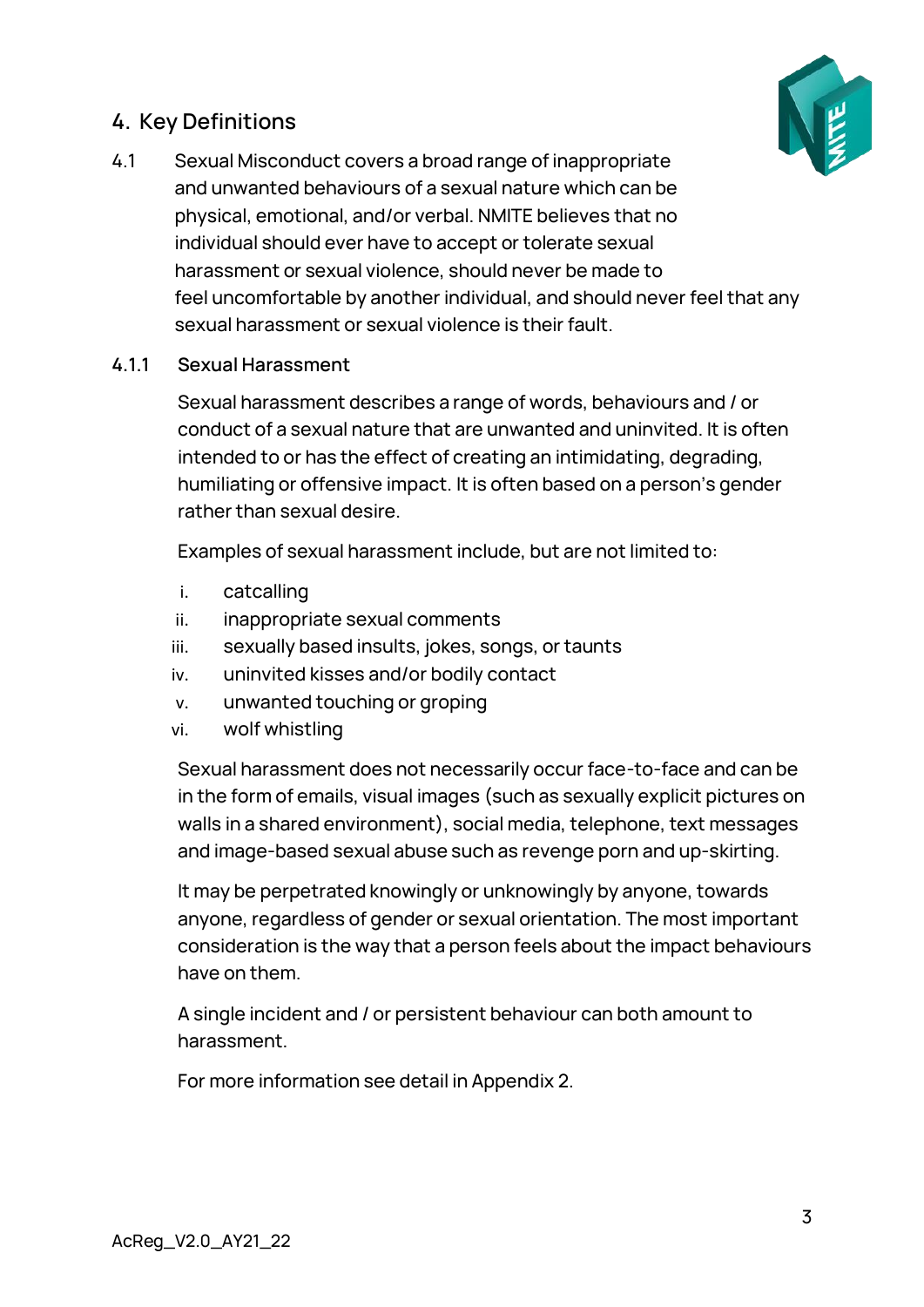#### <span id="page-3-0"></span>**4.1.2 Sexual Violence**



Sexual violence is any unwanted or uninvited sexual act or activity. There are many different types of sexual violence, and these can be psychological and / or physical.

Examples of sexual violence include, but are not limited to:

- i. child sexual abuse
- ii. coercion
- iii. female genital mutilation
- iv. forced marriage
- v. gaslighting
- vi. rape
- vii. sexual assault
- viii. stalking
- ix. so-called honour-based violence and ritual abuse
- x. trafficking and sexual exploitation.

More information can be found in Appendix 2.

#### <span id="page-3-1"></span>**4.2 Consent**

- 4.2.1 Consent is the agreement to participate in any sort of sexual act where the individual has both the freedom and capacity to make that decision, with full understanding of the facts and without coercion. In cases of sexual activity, consent cannot be presumed but must be explicitly given at each encounter, verbally or non-verbally.
- 4.2.2 Consent cannot be deemed to have been given if it is provided under pressure such as fear of violence, exploitation of power, or coercion or force, regardless of whether there is verbal or physical resistance.

Coercion or Force includes any physical or emotional harm or threat of physical or emotional harm which would reasonably place an individual in fear of immediate or future harm, with the result that the individual feels compelled to engage in a sexual act.

4.2.3 Free consent cannot be given if the individual does not have the capacity to give consent. Incapacitation may occur when an individual is asleep, unconscious, semi-conscious, or in a state of intermittent consciousness, or any other state of unawareness that a sexual act may be occurring. Incapacitation may also occur on account of a mental or developmental disability, or as the result of alcohol or drug use.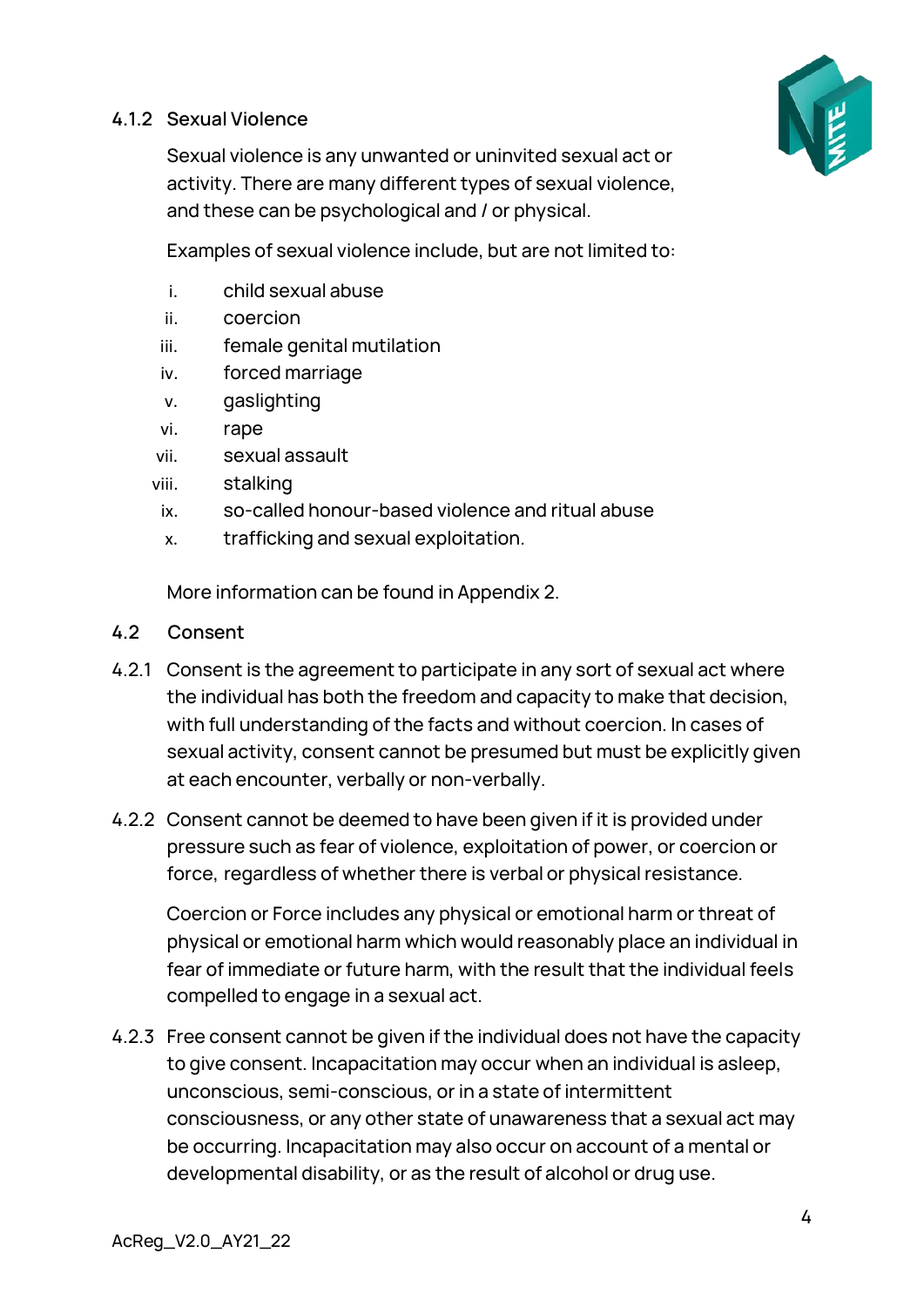

- 4.2.4 Incapacitation arising from alcohol or drug consumption should be evaluated on the basis of how the alcohol/drugs have affected the individual. Signs of incapacitation may include, but are not limited to, one or more of the following: slurred speech, unsteady gait, bloodshot eyes, dilated pupils, unusual behaviour, blacking out, a lack of full control over physical movements, a lack of awareness of circumstances or surroundings, and/or an inability to communicate effectively. Intoxication is never a defence for committing an act of Sexual Violence and Misconduct, or for failing to obtain consent. If there is any doubt as to the level or extent of one's own or the other individual's incapacitation, the safest approach is to not engage in a sexual act.
- 4.2.5 Consent can be withdrawn at any time. To further explore the concept of consent, watch A Cup of Tea and Consent

## <span id="page-4-0"></span>**5. Disclose, Report, and Support**

- 5.1 No student is under any obligation to disclose any incident of sexual violence or sexual harassment. However, if a student believes that they have experienced sexual violence or sexual harassment, NMITE encourages students to act promptly and not wait until the situation is repeated or exacerbated. It is important that students don't feel that they should have to tolerate such behaviour.
- 5.2 We recognise the significant negative effects that experiencing sexual misconduct can have upon individuals and it is important that anyone affected by sexual violence or sexual harassment should seek support as soon as possible.
- 5.3 The Student Support Team provides a supportive and confidential environment where students can feel confident and empowered to disclose, where they will be listened to and supported to understand the options available to them.
- 5.4 Allegations of sexual misconduct can be distressing for both the victim and the alleged perpetrator. NMITE will ensure that all parties concerned are supported in a non-judgemental way. All reports will be handled sensitively, with information shared on a need-to-know basis. More on this can be found in paragraph 6.4.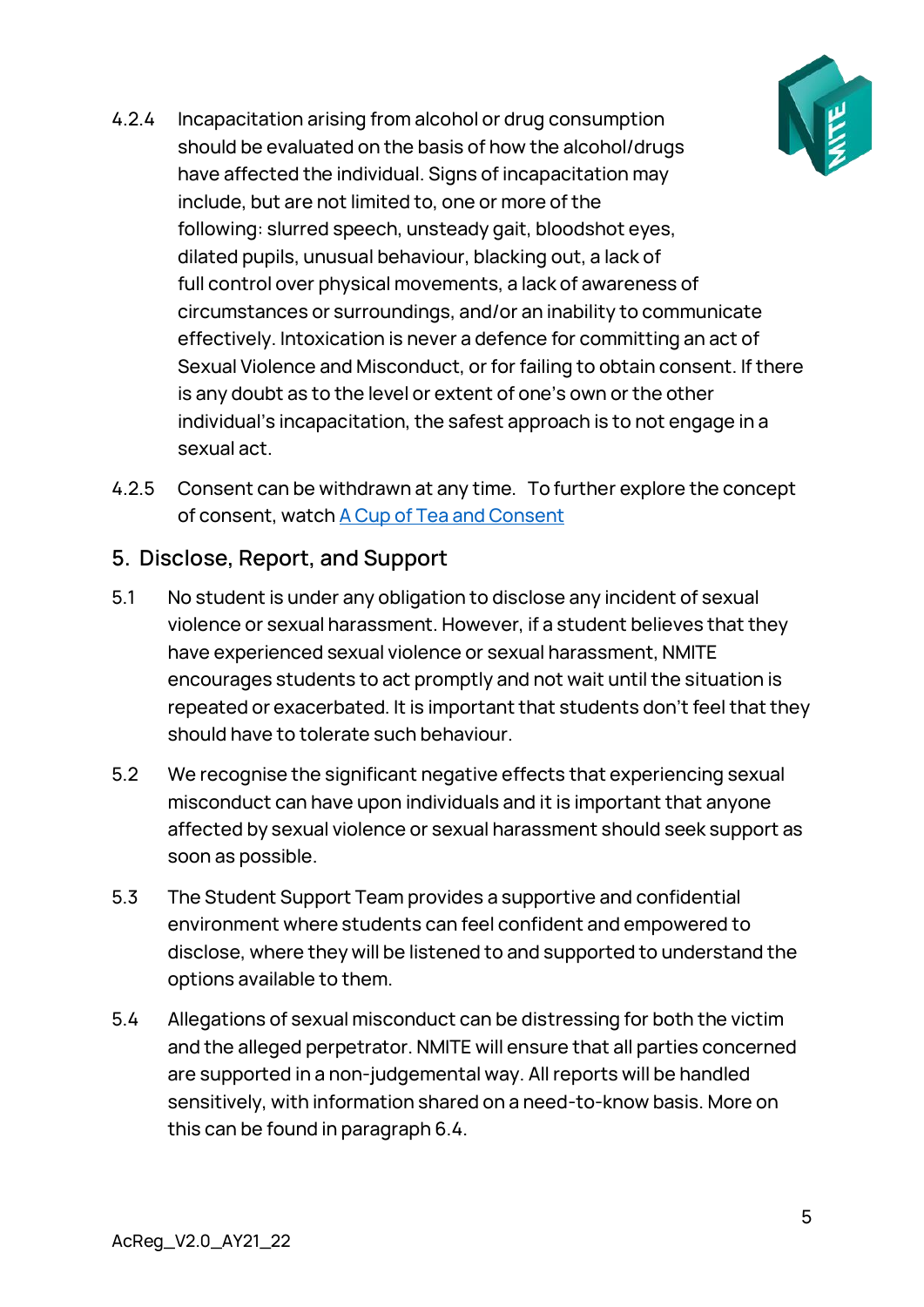

- 5.5 The Student Support Team can make arrangements and put support in place if required, including, where possible, measures to protect the personal safety of all involved.
- 5.6 If required and requested, the Student Support Team can signpost or refer students to the police, NHS, sexual assault referral centres or hate crime reporting centres, or to local specialist services such as Rape Crisis if specialist support is needed.
- 5.7 In the event of a disclosure about an incident of harassment and/or sexual misconduct, all parties will have equitable access to appropriate support prior to any decision to launch a formal investigation, for the duration of any investigation and following its outcome.
- 5.8 NMITE recognises the potential for vexatious or malicious reporting of sexual misconduct. Staff will always listen and respond to reports in a non-judgemental way but where there is evidence of vexatious or malicious reporting disciplinary action will be considered.

## <span id="page-5-0"></span>**6. Procedure for Reporting Sexual Misconduct**

- 6.1 Students, who are in immediate danger, are advised to:
	- i. get to a place of safety
	- ii. get medical help as soon as possible; there may be hidden injuries.
	- iii. avoid disturbing or destroying any potential evidence. This could be within the location that assault has taken place, clothing, or any communication that may have taken place prior to or after the assault.
	- iv. not shower, drink, eat, brush teeth, hair or change clothes.
	- v. report the incident directly to the Police and/or contact NMITE on 01432 381380.
		- 6.1.1 If a student does not want to report sexual violence to the Police, the Student Support Team can assist in securing medical help. This may be immediate via an A&E department, or afterwards with a GP (if the individual has registered with one) or at the sexual health services in Hereford (available Monday-Friday 9am – 5pm).

If NMITE considers there to be an ongoing risk to a student, staff or NMITE, it may decide to undertake an internal investigation.

6.1.2 If a student reports sexual violence to the Police, the Student Support Team can offer support to follow the advice given by the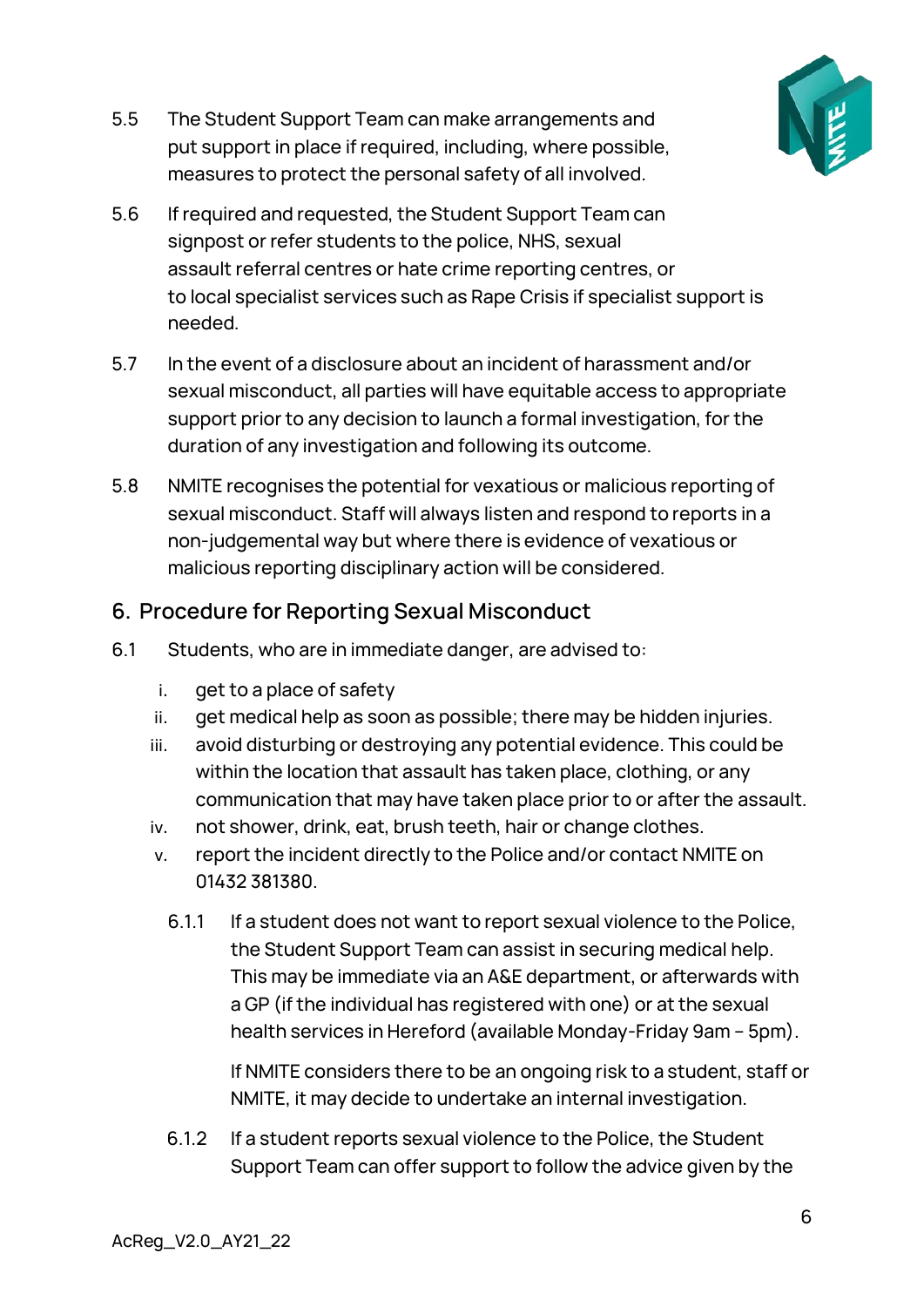

Police. This may include accompanying individuals when the initial account is given, at the Police station, or specialist sexual assault centre. The Police may take statements and collect forensic evidence - students are reminded that even when they make an initial report to the Police it remains their choice whether to provide a further statement and evidence.

- 6.2 Where there is no risk of immediate danger, students making a disclosure or report of sexual misconduct can contact the Student Support Team. This can be done face to face at the Student Support Office, by telephone to 01432 804544 or 01432 804673, or by e-mail on [studentsupport@nmite.ac.uk](mailto:studentsupport@nmite.ac.uk)
- 6.3 Where a student chooses to disclose sexual misconduct to another trusted member of staff, they are encouraged to consent to the information being shared with the Student Support Team so appropriate and effective support and guidance can be provided.
- 6.4 If receiving a disclosure of sexual misconduct, a member of staff must:
	- i. respond in a calm and neutral manner
	- ii. listen to what the student is saying
	- iii. limit any questioning to the minimum necessary to seek clarification only
	- iv. avoid "leading" the student by making suggestions or asking questions that introduce their own ideas about what may have happened
	- v. cease asking questions as soon as the student has disclosed that he or she believes that sexual misconduct has happened to him or her, or to someone else
	- vi. with the knowledge and consent of the student concerned refer the matter immediately, with all relevant details, to a member of the Student Support Team. Note: information can and must be shared where there is believed to be a risk of immediate or continued harm to an individual.
- 6.5 A student may wish to make a disclosure and at that time may not wish to make a formal report. In this case a record of the disclosure will be made, and a member of the Student Support Team will be allocated to provide ongoing support to the student.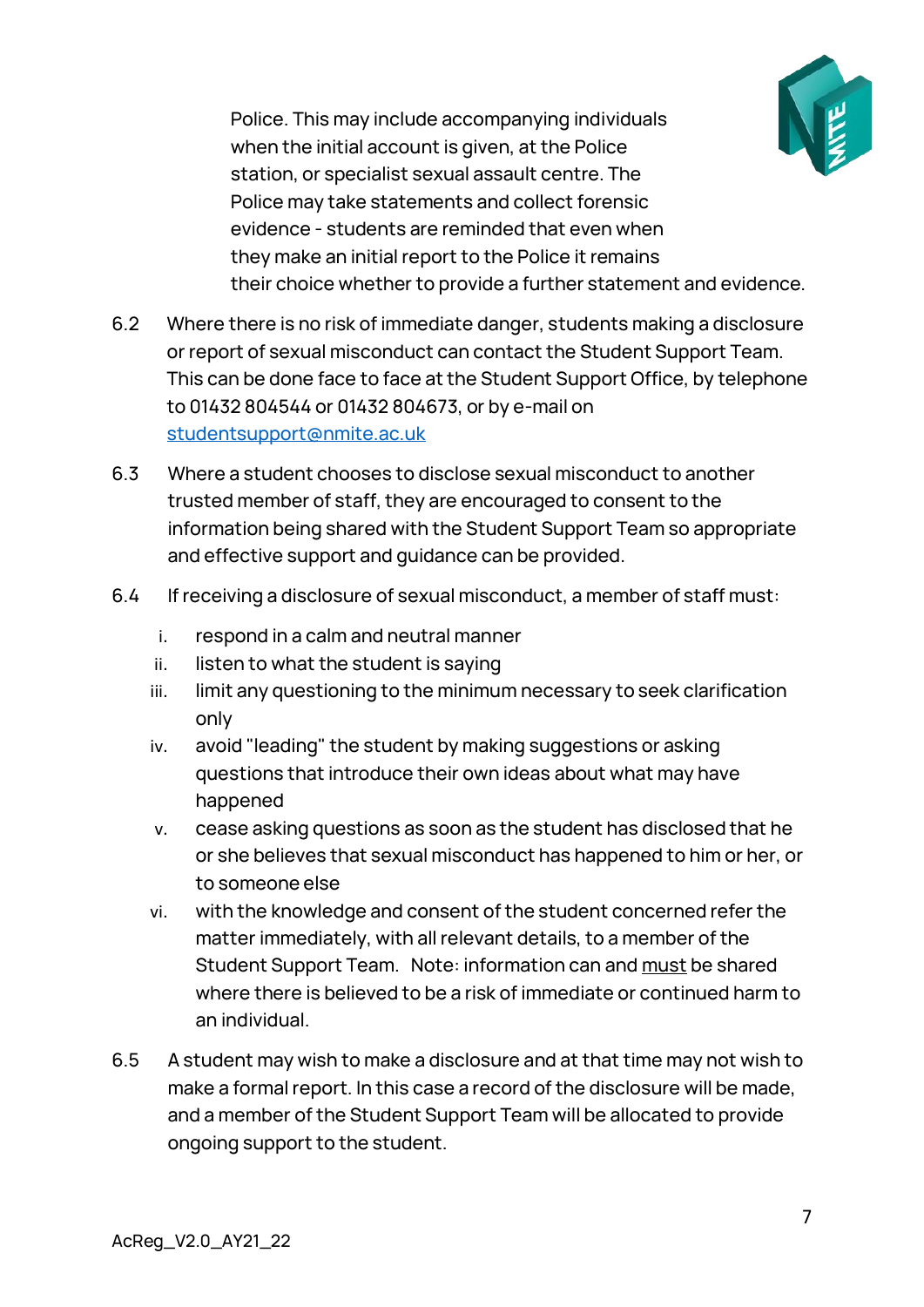

- 6.6 If a student makes a formal report of sexual misconduct on the part of another student, this will be investigated in confidence by a panel of senior staff convened by the Chief Academic to determine the facts of the case and the seriousness of the accusation. Once this initial investigation is complete, procedures will follow the Student Disciplinary Policy as appropriate. Expectations parties can have regarding confidentiality and impartiality are described in paragraph 5.4.
- 6.7. If a student makes a formal report of sexual misconduct on the part of a member of staff, this will be investigated under the Employee Disciplinary Policy. A student retains all rights and expectations described in the entirety of this policy.
- 6.8 If a police investigation commences, NMITE will consider whether an internal investigation is required or if already underway whether the internal investigation should be paused whilst the police investigation is undertaken.
- 6.9 Adjustments may be required during either Police or internal investigation to protect NMITE and the individual(s) involved. This might include a change of accommodation, suspension of studies, separating the students involved in the learning environment and/or removal of a student from campus.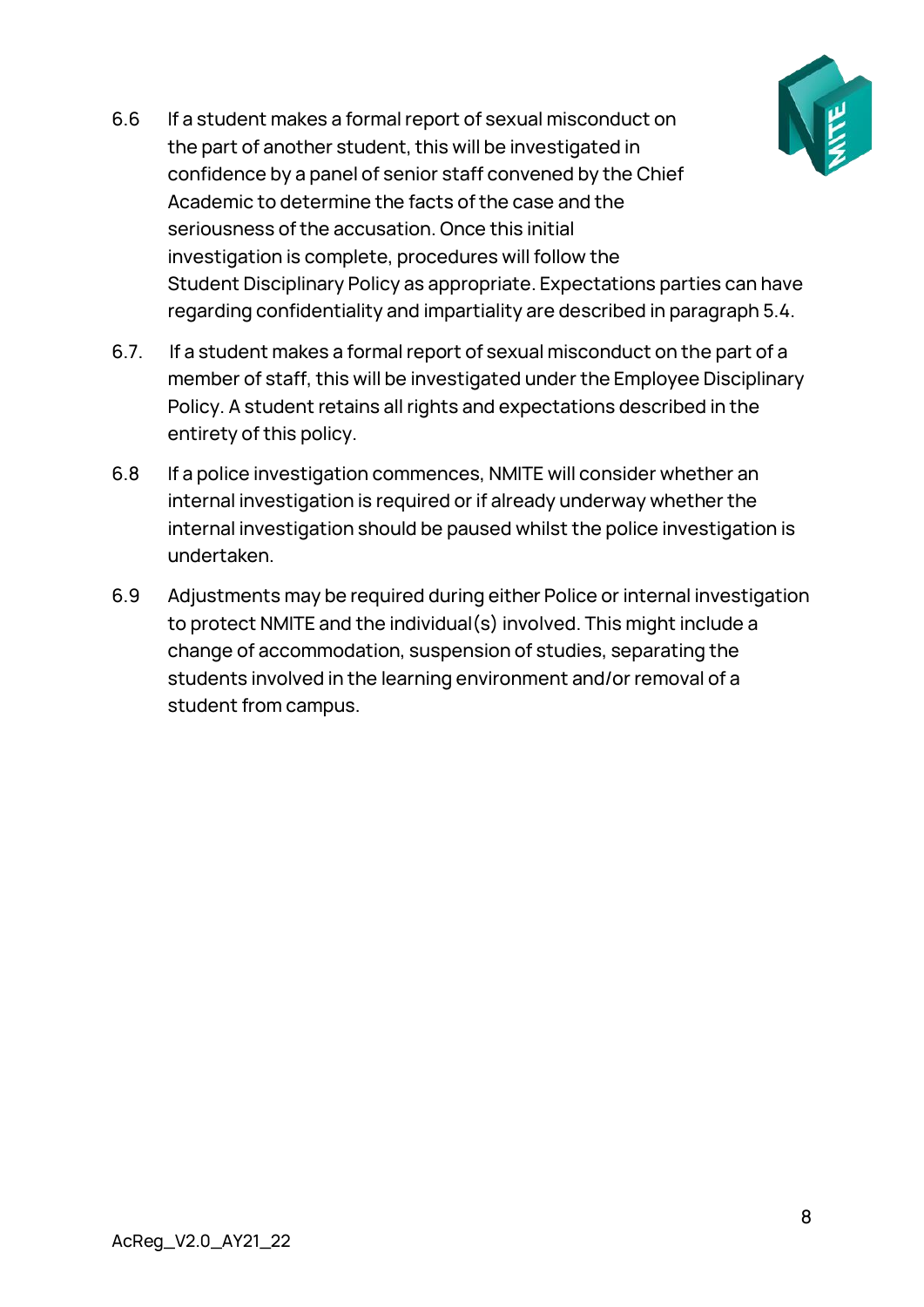## <span id="page-8-0"></span>**Appendix 1 – Related Legislation**

The Equality Act 2010 provides protection for everyone from discrimination and makes it unlawful to harass or discriminate against someone on the grounds of the nine protected characteristics of age, race, religion or belief, sex, sexual orientation, pregnancy & maternity, marriage & civil partnership, disability, gender, and gender reassignment. The legislation defines harassment as 'unwanted conduct" including that of a sexual nature, which has "the purpose or effect of creating an intimidating, hostile, degrading, humiliating or offensive environment".

Other key legislation that provides protection under this policy includes:

- i. The Protection from Harassment Act 1997 pursue a course of conduct which amounts to harassment which includes the offence of stalking
- ii. Criminal Justice Act harassment can be a criminal offence and give rise to a civil claim
- iii. Health and Safety Act 1974 the provision of a safe working environment
- iv. Criminal Justice and Public Order Act 1995 anti-social and criminal behaviour including matters such as obscene communications
- v. Human Rights Act 1998 sets out the fundamental rights and freedoms that everyone in the UK is entitled to
- vi. Telecommunications Act 1984 improper use of public telecommunications system, such as sending messages that are grossly offensive, indecent, menacing or knowing false
- vii. Malicious Communications Act 1998 sending communications which conveys indecent or grossly offensive, threating or information that is known to be false.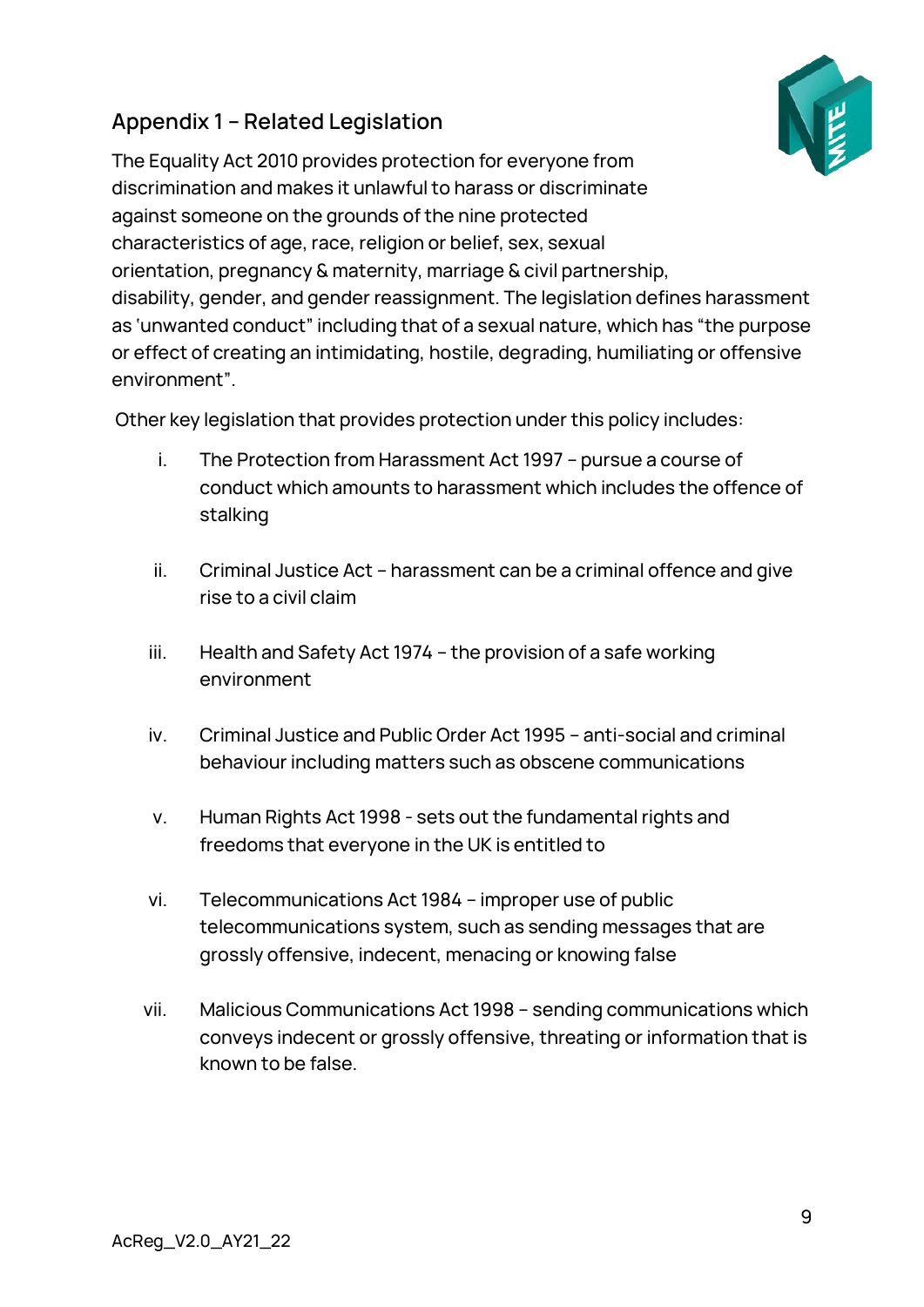

## <span id="page-9-0"></span>**Appendix 2- Sexual Misconduct – further information**

Sexual violence is any unwanted or uninvited sexual act or activity which can be psychological and/or physical.

Sexual Harassment describes a range of words, behaviours or conduct of a sexual nature that is unwanted and uninvited.

For a definition of these incidents, see glossary below of different types of sexual violence and sexual harassment. This is not intended as an exhaustive list of all types of sexual violence and sexual harassment incidents.

| <b>Child sexual abuse</b>           | Child sexual abuse is a form of child abuse in which an adult<br>or a young person uses a child for sexual stimulation. Types<br>of child sexual abuse include engaging in sexual activities<br>with a child (whether by asking or pressuring, or by other<br>means), indecent exposure), child grooming, child sexual<br>exploitation or using a child to produce child pornography.                                                                                                                                                                               |
|-------------------------------------|---------------------------------------------------------------------------------------------------------------------------------------------------------------------------------------------------------------------------------------------------------------------------------------------------------------------------------------------------------------------------------------------------------------------------------------------------------------------------------------------------------------------------------------------------------------------|
| Coercion                            | The intimidation of an individual to compel them to do some<br>act against their will by the use of psychological pressure,<br>physical force, or threats                                                                                                                                                                                                                                                                                                                                                                                                           |
| <b>Doxxing</b>                      | This is the internet-based practice of researching e.g.<br>through social media websites and broadcasting private or<br>identifying information about an individual or organisation.<br>It can be carried out for various reasons including inflicting<br>harm, coercion, and harassment.                                                                                                                                                                                                                                                                           |
| <b>Female genital</b><br>mutilation | Female genital mutilation is a procedure where the female<br>genitals are deliberately cut, injured, or changed, but there's<br>no medical reason for this to be done. It is usually carried out<br>on young girls between infancy and the age of 15, most<br>commonly before puberty starts. It's illegal in the UK and is<br>child abuse.                                                                                                                                                                                                                         |
| <b>Forced marriage</b>              | A forced marriage is where one or both individuals do not (or<br>in cases of people with learning disabilities or reduced<br>capacity, cannot) consent to the marriage as they are<br>pressurised, or abuse is used, to force them to do so. It could<br>be physical – for example, threats, physical violence, or<br>sexual violence, emotional and psychological - for example,<br>making someone feel like they are bringing 'shame' on their<br>family. It is recognised in the UK as a form of domestic or<br>child abuse and a serious abuse of human rights. |
| <b>Gaslighting</b>                  | An elaborate and insidious technique of deception and<br>psychological manipulation, usually practiced by an<br>individual towards another over an extended period.                                                                                                                                                                                                                                                                                                                                                                                                 |
| <b>Honour based violence</b>        | Honour based violence is a term used to describe violence<br>committed within the context of the extended family which<br>are motivated by a perceived need to restore standing within                                                                                                                                                                                                                                                                                                                                                                              |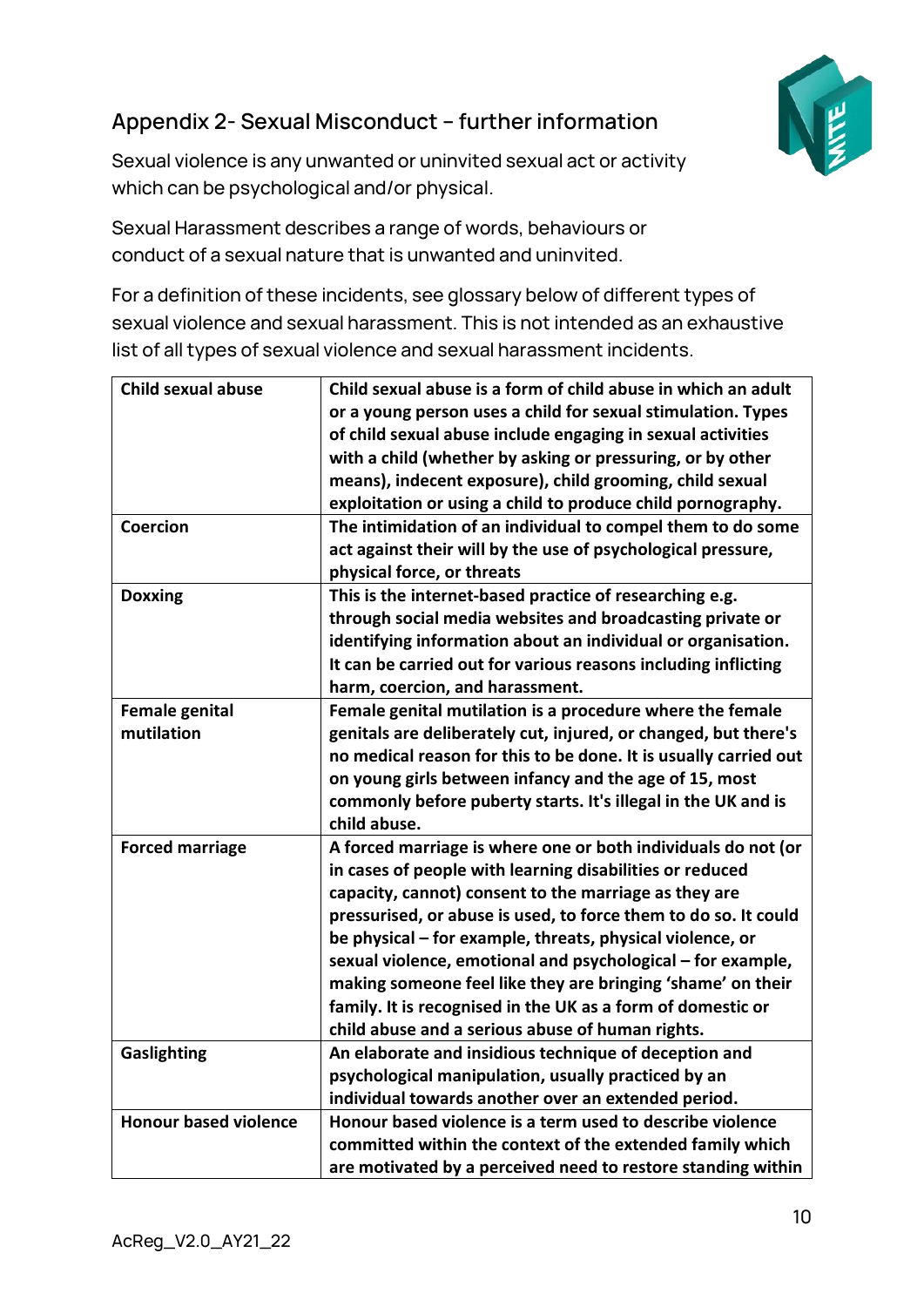

|                            | the community, which is presumed to have been lost<br>through the behaviour of the victim. Most individuals<br>affected are women or girls, although men may also be at<br>risk.                                                                                                                                                                                                                                                                                                                                                       |
|----------------------------|----------------------------------------------------------------------------------------------------------------------------------------------------------------------------------------------------------------------------------------------------------------------------------------------------------------------------------------------------------------------------------------------------------------------------------------------------------------------------------------------------------------------------------------|
| Indecent exposure          | Indecent exposure is the deliberate exposure in public or in<br>view of the general public by a person of a portion or<br>portions of his or her body, in circumstances where the<br>exposure is contrary to local moral or other standards of<br>appropriate behaviour.                                                                                                                                                                                                                                                               |
| Rape                       | Rape is a type of sexual assault usually involving sexual<br>intercourse or other forms of sexual penetration carried out<br>against an individual without their consent. It can be carried<br>out by physical force, coercion, abuse of authority, or against<br>a person who is incapable of giving valid consent such as an<br>individual who is unconscious, incapacitated, has a learning<br>disability or is below the legal age of consent.                                                                                     |
| Revenge porn               | Revenge porn is the distribution of sexually explicit images<br>or videos of an individual without their permission. The<br>sexually explicit images or videos may be made by a partner<br>of an intimate relationship with or without the knowledge<br>and consent of the subject. The uploading or possession of<br>the material may be used by the perpetrator to blackmail the<br>individual into performing other sex acts, to coerce them<br>into continuing the relationship, or to punish them for<br>ending the relationship. |
| <b>Ritual abuse</b>        | Any form of physical, sexual, or psychological mistreatment<br>of an individual or group of individuals as part of a religious,<br>cult, or secular ritual that involves the use of ritual. This type<br>of abuse is often systematic and long-lasting.                                                                                                                                                                                                                                                                                |
| <b>Sexual assault</b>      | Sexual assault is an act in which an individual intentionally<br>sexually touches another individual without their consent or<br>coerces or physically forces somebody to engage in a sexual<br>act against their will. It is a form of sexual violence which<br>includes rape, groping, child sexual abuse or the torture of<br>an individual in a sexual manner.                                                                                                                                                                     |
| <b>Sexual exploitation</b> | Sexual exploitation means taking the advantage of sexuality<br>and attractiveness of an individual to make a personal gain<br>or profit. It is the abuse of a position of vulnerability,<br>differential power, or trust for sexual purposes.                                                                                                                                                                                                                                                                                          |